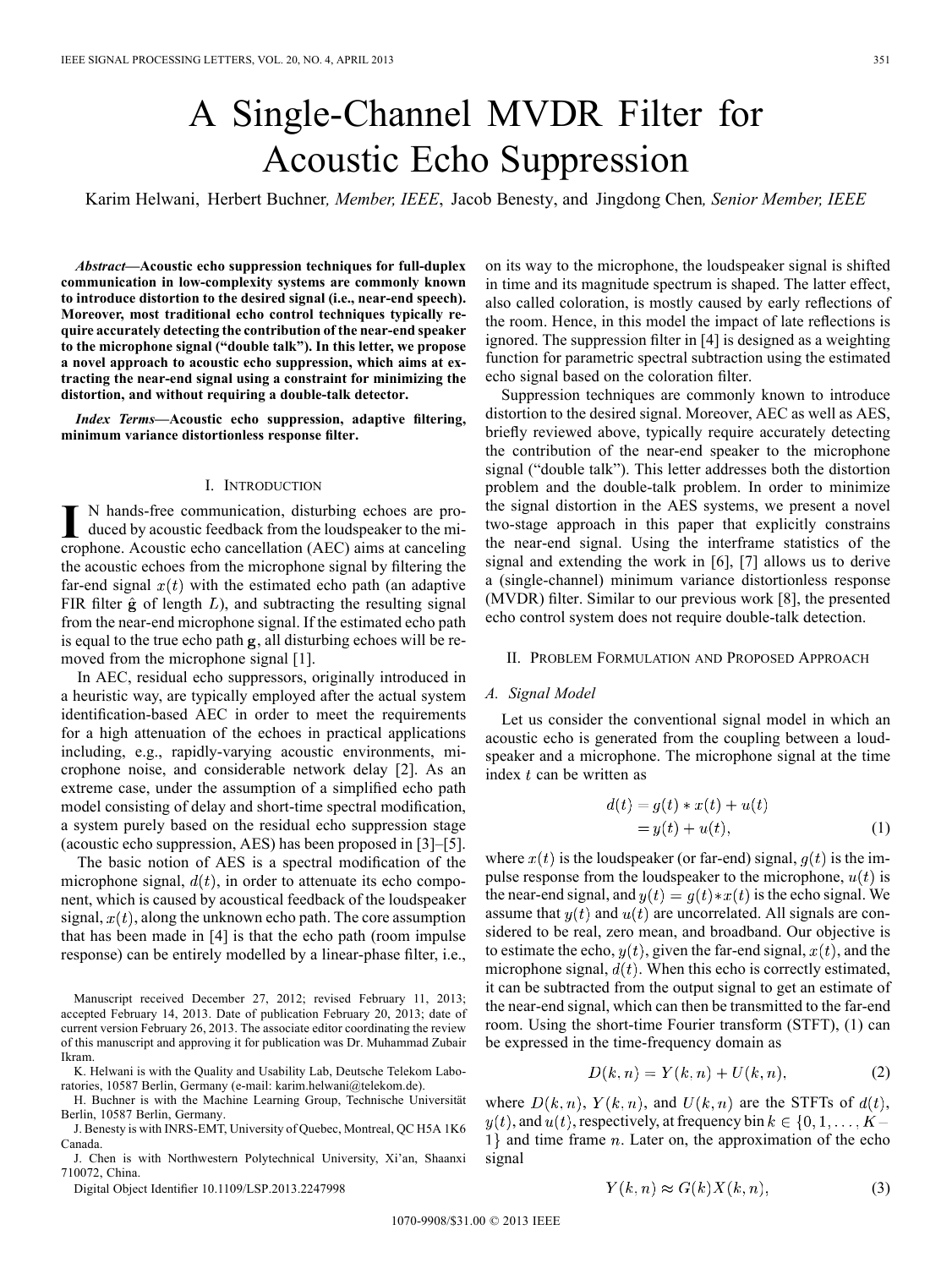

Fig. 1. Block diagram of the proposed system.

will be used, where  $G(k)$  and  $X(k, n)$  are the STFTs of  $q(t)$ and  $x(t)$ , respectively. Hence, the microphone signal can be described as

$$
D(k,n) = [G(k) \quad 1] \begin{bmatrix} X(k,n) \\ U(k,n) \end{bmatrix}.
$$
 (4)

Further, we assume that the near-end and echo signals are uncorrelated such that

$$
\hat{\mathcal{E}}\left\{U(k,n)X^*(k,n)\right\}=0,\t(5)
$$

where  $\hat{\mathcal{E}}\{\cdot\}$  denotes empirical expectation (time average) and superscript  $*$  is the complex-conjugate operator.

## *B. System Architecture of Proposed Echo Suppressor*

We now introduce a solution based on the previous assumptions, which is composed of two processing stages as depicted in Fig. 1. In the first stage, an initial guess of the near-end signal is obtained. The estimated signal is then post-processed to minimize distortion. As detailed in the following subsections  $C$  and D, respectively, both stages follow directly from  $(3)$ – $(5)$ .

## *C. Initial Guess of Near-End Signal*

For simultaneous estimation of  $G(k)$  and the near-end signal,  $U(k, n)$ , we set up the system of (6), shown at the bottom of the page, by combining (4) and (5), where  $U_0(k, n)$  denotes an estimate of  $U(k, n)$  and  $G(k, n)$  is an estimate of  $G(k, n)$ .

Note that the matrix on the right-hand side exclusively depends on the loudspeaker signal  $X(\cdot)$ , while the left-hand side exclusively depends on the microphone signal  $D(\cdot)$ . Further, for the estimation in (5) we build a circular matrix using the conjugate of the vector  $\mathbf{x}(k, n) := [X(k, n), \dots, X(k, n-M_1+1)]^T$ .

Let us define

$$
\hat{\mathbf{u}}_{\mathbf{0}}(k,n) := \left[\hat{U}_0(k,n),\ldots,\hat{U}_0(k,n-M_2+1)\right]^{\mathrm{T}},
$$

which is an estimate of  $\mathbf{u}(k,n) := [U(k,n), \ldots, U(k,n-M_2 +$ 1)<sup>T</sup>. The estimate  $\hat{u}_0(k, n)$  can be obtained from (6) using the pseudoinverse. The solution can be interpreted as an explicit block-online version of [8], which explains how this approach works without additional double talk detection. Note also that the pseudoinverse can be carried out efficiently due to the sparse matrix structure in (6), although this is outside the scope of this letter.

The elements  $\bar{U}_0(k,n)$  could still contain both a residual echo component that is considered as an interference and a part of the desired near-end signal. For suppression of the residual echo signal, we consider further decomposing the estimated near-end signal as

$$
\hat{\mathbf{u}}_0(k,n) = \mathbf{u}_c(k,n) + \mathbf{u}_i(k,n) + \mathbf{r}(k,n),
$$
 (7)

where  $\mathbf{u}_{c}(k, n)$  is the component of the estimated near-end signal vector that is coherent with  $U(k, n)$ ,  $\mathbf{u}_i(k, n)$  is the incoherent component that is orthogonal to the coherent component  $\mathbf{u}_{\rm c}(k,n)$ , and r denotes the residual echo. In the next section, we show how this decomposition can be done in practice.

## *D. MVDR Processing Stage and Residual Echo Suppression*

In the following, we show how to derive the MVDR filter for acoustic echo suppression. The idea is to estimate a distortionless version  $\hat{U}(k, n)$  of the near-end signal starting from the initial estimate  $\hat{\mathbf{u}}_0(k,n)$ . Coherence between  $U(k,n)$  and the estimate  $U(k, n)$  occurs if the following condition is fulfilled:

$$
\hat{\mathcal{E}}\left\{\hat{U}(k,n)U^*(k,n)\right\} = \phi_U(k,n),\tag{8}
$$

$$
\begin{bmatrix}\nD(k,n) \\
D(k,n-1) \\
\vdots \\
D(k,n-M_2+1) \\
0 \\
\vdots \\
0\n\end{bmatrix} = \begin{bmatrix}\nX(k,n) & 1 & 0 & \cdots & 0 \\
X(k,n-1) & 0 & 1 & 0 & \cdots & 0 \\
\vdots & \vdots & \ddots & \vdots & \ddots & \vdots \\
X(k,n-M_2+1) & 0 & X^*(k,n) & X^*(k,n-1) & \cdots & X^*(k,n-M_1+1) & 0 & \cdots & 0 \\
0 & X^*(k,n-M_1+1) & X^*(k,n) & \cdots & X^*(k,n-M_1+2) & 0 & \cdots & 0 \\
\vdots & \vdots & \vdots & \ddots & \vdots & \ddots & \vdots & \vdots \\
X^*(k,n-1) & X^*(k,n-2) & \cdots & X^*(k,n) & 0 & \cdots & 0 \\
\vdots & \vdots & \vdots & \ddots & \vdots & \vdots & \vdots \\
X^*(k,n-1) & X^*(k,n-2) & \cdots & X^*(k,n) & 0 & \cdots & 0 \\
\vdots & \vdots & \vdots & \vdots & \vdots & \vdots & \vdots \\
\hline\n\hat{U}_0(k,n-M_1+1) & 0 & \cdots & 0 & \cdots & 0 \\
\vdots & \vdots & \vdots & \vdots & \vdots & \vdots & \vdots \\
\hline\n\hat{U}_0(k,n-M_2+1) & 0 & \cdots & 0 & \cdots & 0 \\
\vdots & \vdots & \vdots & \vdots & \vdots & \vdots & \vdots \\
\hline\n\hat{U}_0(k,n-M_2+1) & 0 & \cdots & 0 & \cdots & 0 \\
\vdots & \vdots & \vdots & \vdots & \vdots & \vdots & \vdots \\
\hline\n\end{bmatrix}, \quad (6)
$$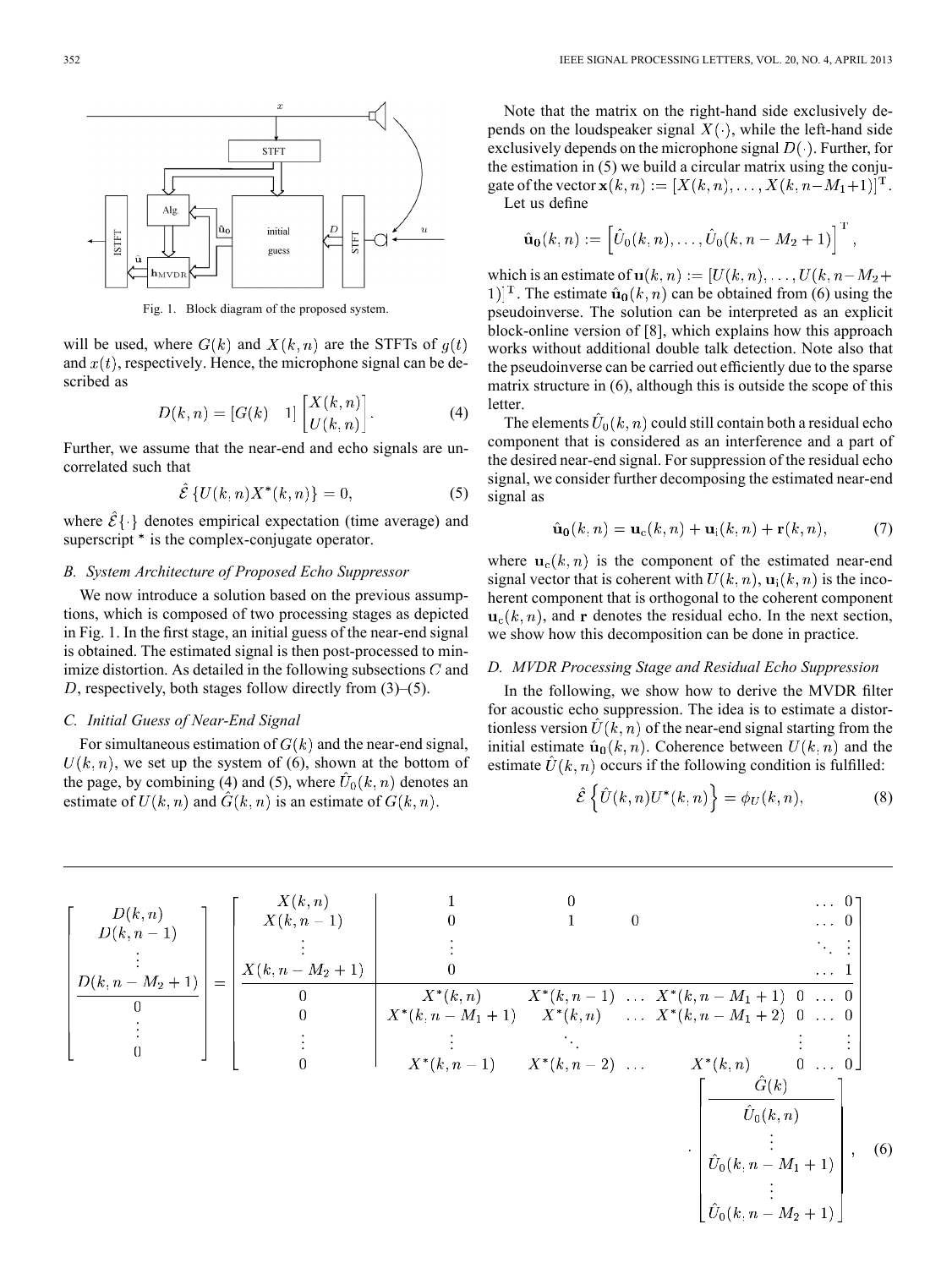where  $\phi_U(k, n)$  is defined as

$$
\phi_U(k, n) := \hat{\mathcal{E}} \{ U(k, n) U^*(k, n) \} . \tag{9}
$$

Using

$$
\hat{U}(k,n) = \mathbf{h}^{\mathrm{H}}(k,n)\hat{\mathbf{u}}_0(k,n)
$$
  
=  $\mathbf{h}^{\mathrm{H}}(k,n) [\mathbf{u}_c(k,n) + \mathbf{u}_i(k,n) + \mathbf{r}(k,n)],$  (10)

we obtain with 
$$
\gamma_{\mathbf{u}}(k, n) := \mathbf{u}_{c}(k, n)/U(k, n)
$$
 and (8):  
\n
$$
\hat{\mathcal{E}}\left\{\hat{U}(k, n)U^{*}(k, n)\right\} = \mathbf{h}^{H}(k, n)\hat{\mathcal{E}}\left\{\mathbf{u}_{c}(k, n)U^{*}(k, n)\right\}
$$
\n
$$
= \mathbf{h}^{H}(k, n)\gamma_{\mathbf{u}}(k, n)\hat{\mathcal{E}}\left\{U(k, n)U^{*}(k, n)\right\}
$$
\n(11)

Since  $\mathbf{u}_{c}(k, n)$  is in general unknown, we derive for determining  $\gamma_{\mathbf{u}}(k,n)$ 

$$
\hat{\mathcal{E}}\left\{\mathbf{u}_{c}(k,n)U^{*}(k,n)\right\} = \hat{\mathcal{E}}\left\{\mathbf{u}(k,n)U^{*}(k,n)\right\}
$$

$$
= \gamma_{\mathbf{u}}(k,n)\hat{\mathcal{E}}\left\{U(k,n)U^{*}(k,n)\right\}, (12)
$$

$$
\hat{\mathcal{E}}\left\{\mathbf{u}(k,n)U^{*}(k,n)\right\}
$$

$$
\boldsymbol{\gamma}_{\mathbf{u}}(k,n) = \frac{\mathcal{E}\left\{ \mathbf{u}(\kappa,n)U^{\top}(\kappa,n) \right\}}{\phi_U(k,n)}.
$$
 (13)

Now, from condition (11), we immediately obtain the following important constraint for h:

$$
\mathbf{h}^{\mathrm{H}}\boldsymbol{\gamma}_{\mathrm{u}}(k,n) = 1. \tag{14}
$$

In a practical implementation, we determine  $\gamma_{\mathbf{u}}(k, n)$  using the initial guess  $\hat{u}_0$ .

In (7),  $\mathbf{r}(k, n)$  in turn can be decomposed into coherent and incoherent orthogonal components relative to the echo signal. With the assumption that the residual echo signal is coherent with the loudspeaker signal, we derive

$$
\mathbf{r}(k,n) = \alpha(k,n)X(k,n)\boldsymbol{\gamma}_{\mathbf{x}}(k,n) + \mathbf{r}_{\mathbf{i}}(k,n),
$$
 (15)

where  $\alpha(k, n)$  models the initial suppression, done using (6), and, analogous to (13), we calculate

$$
\gamma_{\mathbf{x}}(k,n) = \frac{\mathcal{E}\left\{\mathbf{x}(k,n)X^*(k,n)\right\}}{\phi_X(k,n)}.
$$
 (16)

It is preferable to estimate the near-end signal with no distortion while minimizing the residual echo. Therefore, we have two constraints, (14) and

$$
\mathbf{h}^{\mathrm{H}}\boldsymbol{\gamma}_{\mathbf{x}}(k,n) = 0. \tag{17}
$$

*1) Minimum Variance:* Based on the minimum variance criterion, we aim at minimizing the cost function

$$
J_0(\mathbf{h}) := \hat{\mathcal{E}} \left\{ \hat{U}(k,n) \hat{U}^*(k,n) \right\}
$$
  
=  $\mathbf{h}^{\mathrm{H}} \mathbf{\Phi}_{\hat{\mathbf{u}}_0 \hat{\mathbf{u}}_0}(k,n) \mathbf{h},$  (18)

where

$$
\mathbf{\Phi}_{\hat{\mathbf{u}}_0\hat{\mathbf{u}}_0}(k,n) = \hat{\mathcal{E}}\left\{\hat{\mathbf{u}}_0(k,n)\hat{\mathbf{u}}_0^{\text{H}}(k,n)\right\}.
$$
 (19)

By applying Tikhonov regularization, we obtain one more constraint on the  $\ell_2$ -norm of **h** so that the regularized cost function reads

$$
J_1(\mathbf{h}) := \mathbf{h}^{\mathrm{H}} \mathbf{\Phi}_{\hat{\mathbf{u}}_0 \hat{\mathbf{u}}_0}(k, n) \mathbf{h} + \delta \mathbf{h}^{\mathrm{H}} \mathbf{h},\tag{20}
$$

where  $\delta$  is a Lagrange multiplier.

*2) Distortionless Response:* The constraints in (14) and (17) can be combined into a system of equations

$$
\Gamma(k, n)\mathbf{h} = \begin{bmatrix} 1 \\ 0 \end{bmatrix}, \tag{21}
$$

where

I

$$
\Gamma(k,n) := \begin{bmatrix} \gamma_u^{\text{H}}(k,n) \\ \gamma_{\mathbf{x}}^{\text{H}}(k,n) \end{bmatrix}.
$$
 (22)

Adding these constraints in (21) to the cost function (20) and using the Lagrangian multiplier technique, we obtain the final cost function

$$
J(\mathbf{h}) := \mathbf{h}^{\mathrm{H}} \mathbf{\Phi}_{\hat{\mathbf{u}}_0 \hat{\mathbf{u}}_0}(k, n) \mathbf{h} + \delta \mathbf{h}^{\mathrm{H}} \mathbf{h} + \boldsymbol{\lambda}^{\mathrm{T}} \left( \begin{bmatrix} 1 \\ 0 \end{bmatrix} - \boldsymbol{\Gamma}(k, n) \mathbf{h} \right),
$$
\n(23)

where  $\lambda$  is an additional 2  $\times$  1 vector of Lagrange multipliers. Finally, we derive

$$
\mathbf{a}_{\text{MVDR}}(k,n) = \left(\mathbf{\Phi}_{\hat{\mathbf{u}}_0\hat{\mathbf{u}}_0}(k,n) + \delta \mathbf{I}\right)^{-1} \mathbf{\Gamma}^{\text{H}}(k,n) \times \left[\mathbf{\Gamma}(k,n) \left(\mathbf{\Phi}_{\hat{\mathbf{u}}_0\hat{\mathbf{u}}_0}(k,n) + \delta \mathbf{I}\right)^{-1} \mathbf{\Gamma}^{\text{H}}(k,n)\right]^{-1} \begin{bmatrix} 1 \\ 0 \end{bmatrix}, \quad (24)
$$

where  $I$  is the identity matrix. For the special case  $\mathbf{\Phi}_{\mathbf{u}_0,\mathbf{u}_0}(k,n) = \mathbf{I}$ , we obtain the desired filter as

$$
\mathbf{h}_{\text{MVDR}}(k,n) = \mathbf{\Gamma}^{\dagger}(k,n) \begin{bmatrix} 1 \\ 0 \end{bmatrix}.
$$
 (25)

#### III. EXPERIMENTAL RESULTS

### *A. Performance Measures*

The two most important means to evaluate acoustic echo suppression performance are the attenuation of the acoustic echo, and the distortion of the near-end signal. We define the fullband acoustic echo reduction factor at time frame  $n$  as

$$
\xi(n) := \frac{\sum_{k=0}^{K-1} \phi_Y(k,n)}{\sum_{k=0}^{K-1} \phi_{\hat{U}}(k,n)},
$$
\n(26)

where  $\phi_Y(k,n)$  and  $\phi_{\hat{U}}(k,n)$  are defined analogously to (9). This definition is equivalent to the echo-return loss enhancement (ERLE) in the single-talk case [1]. The ERLE should be greater than or equal to 1. When  $\xi = 1$ , there is no echo reduction, and the higher the value of  $\xi$ , the more the echo is reduced. Note that in contrast to AEC, we cannot easily give a bound on ERLE (in AEC the upper bound is given by the echo-to-background noise ratio [1]) as we do not have a fixed set of system parameters, but have to estimate an optimum signal-dependent parameter set in each signal block. Further, we define the fullband near-end signal distortion index at time frame  $n$  as

$$
v(n) := \frac{\sum_{k=0}^{K-1} \hat{\mathcal{E}}\left\{ \left| \hat{U}(k,n) - U(k,n) \right|^2 \right\}}{\sum_{k=0}^{K-1} \phi_U(k,n)}.
$$
 (27)